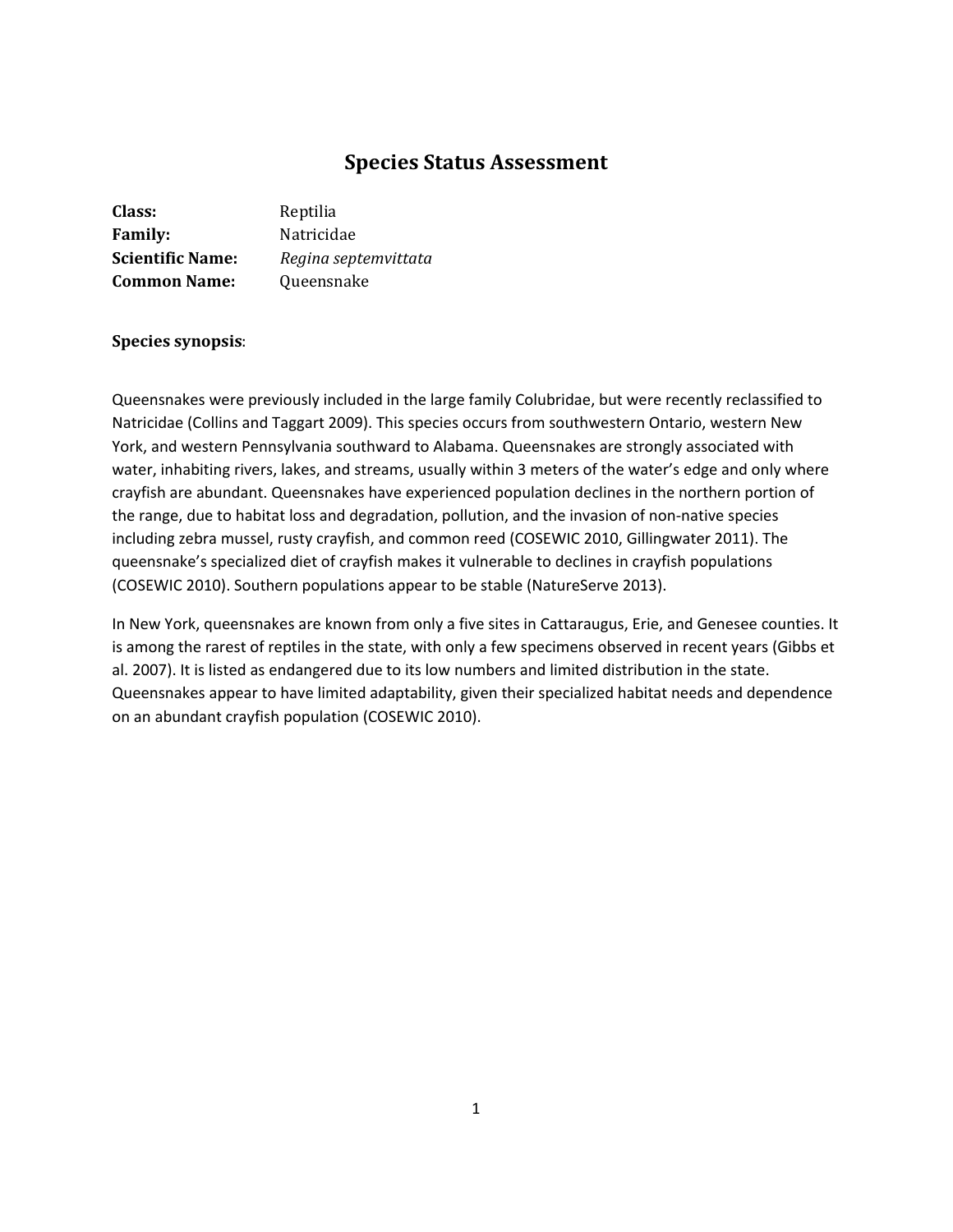#### **I. Status**

## **a. Current and Legal Protected Status**

- **i. Federal \_\_\_\_ \_**Not Listed**\_\_\_\_\_\_\_\_\_\_\_\_\_\_\_\_\_\_\_\_\_ Candidate? \_\_\_**No**\_\_\_\_**
- **ii. New York Leadangered**

## **b. Natural Heritage Program Rank**

- **i. Global \_\_\_\_\_**G5**\_\_\_\_\_\_\_\_\_\_\_\_\_\_\_\_\_\_\_\_\_\_\_\_\_\_\_\_\_\_\_\_\_\_\_\_\_\_\_\_\_\_\_\_\_\_\_\_\_\_\_\_\_\_\_\_\_\_\_**
- **ii. New York \_\_\_\_\_**S1**\_\_\_\_\_\_\_\_\_\_\_\_\_\_\_\_\_\_\_\_ Tracked by NYNHP? \_\_**Yes**\_\_\_\_\_**

#### **Other Rank:**

| IUCN – Least Concern                                              |  |
|-------------------------------------------------------------------|--|
| Species of Severe Concern (NEPARC 2010)                           |  |
| Species of Northeast Regional Conservation Concern (Therres 1999) |  |
| COSEWIC - Endangered                                              |  |

#### **Status Discussion:**

The queensnake is widespread in the United States and is ranked as globally secure, but populations on the northern edge of the range are declining (COSEWIC 2010). Queensnake has been designated as a species of Regional Conservation Concern in the Northeast due a lack of data that results in a suspicion of risk of disappearing from the region (Therres 1999). It is listed as endangered in New York, Massachusetts, New Jersey, and in Ontario where populations have been extirpated at half of 26 known sites (Gillingwater 2011). Populations in New Jersey are possibly extirpated. NEPARC (2010) lists queensnake as a species of severe concern because more than 75% of northeastern states list it as SGCN.

## **II. Abundance and Distribution Trends**

#### **a. North America**

- **i. Abundance**
- **\_\_\_\_\_ declining \_\_\_\_\_increasing \_\_X\_\_\_ stable \_\_\_\_\_unknown ii. Distribution:**
- **\_\_\_\_\_ declining \_\_\_\_\_increasing \_\_X\_\_\_ stable \_\_\_\_\_unknown**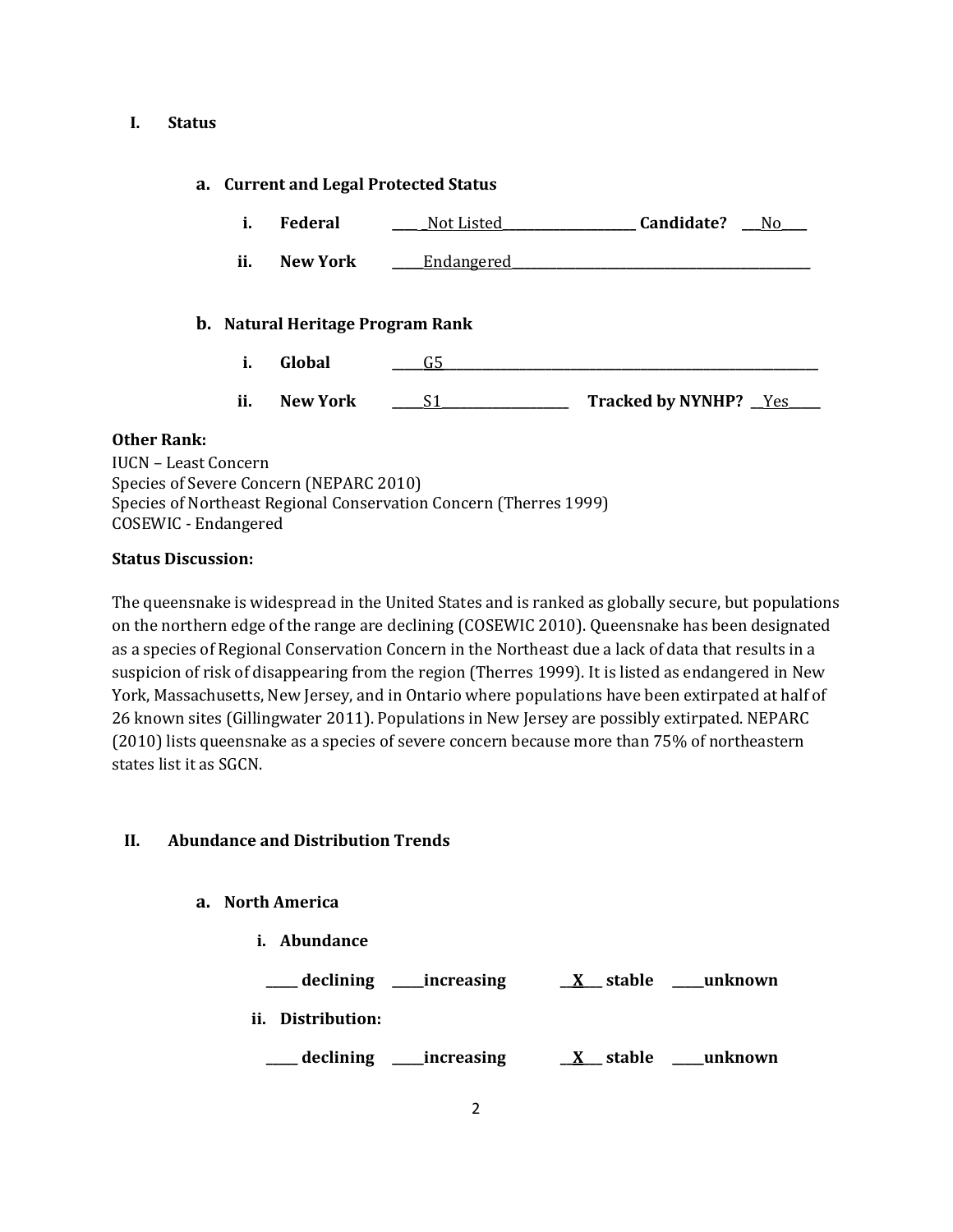- **b. Regional** 
	- **i. Abundance**

| $\underline{X}$ declining _____increasing       |             | stable   | unknown   |
|-------------------------------------------------|-------------|----------|-----------|
| ii. Distribution:                               |             |          |           |
| $X$ declining ______ increasing                 |             | __stable | __unknown |
| <b>Regional Unit Considered:</b> ____ Northeast |             |          |           |
| Time Frame Considered:                          | Since 1980s |          |           |

**c. Adjacent States and Provinces**

| <b>CONNECTICUT</b>   | Not Present $\mathbf{X}$ | No data $\_\_\_\_\_\_\_\_\_\_\_\_\_\_\_\_\_\_\_\_\_\_\_\_\_\_\_\_\_\_\_$ |
|----------------------|--------------------------|--------------------------------------------------------------------------|
| <b>MASSACHUSETTS</b> | Not Present $X$          | No data $\_\_\_\_\_\_\_\_\_\_\_\_\_\_\_\_\_\_\_\_\_\_\_\_\_\_\_\_\_\_\_$ |
| <b>QUEBEC</b>        | Not Present $X$          | No data $\_\_$                                                           |
| <b>VERMONT</b>       | Not Present $\mathbf{X}$ | No data                                                                  |
|                      |                          |                                                                          |

| <b>NEW JERSEY</b>                                                | Not Present ______ | No data ______ |
|------------------------------------------------------------------|--------------------|----------------|
| <i>i.</i> Abundance                                              |                    |                |
| ____ declining ____ increasing _____ stable __ <u>X</u> _unknown |                    |                |
| ii. Distribution:                                                |                    |                |
| ___ declining ___ increasing ___ stable __ X_ unknown            |                    |                |
| Time frame considered: Possibly extirpated                       |                    |                |
| Listing Status: Endangered                                       |                    | SGCN? Yes      |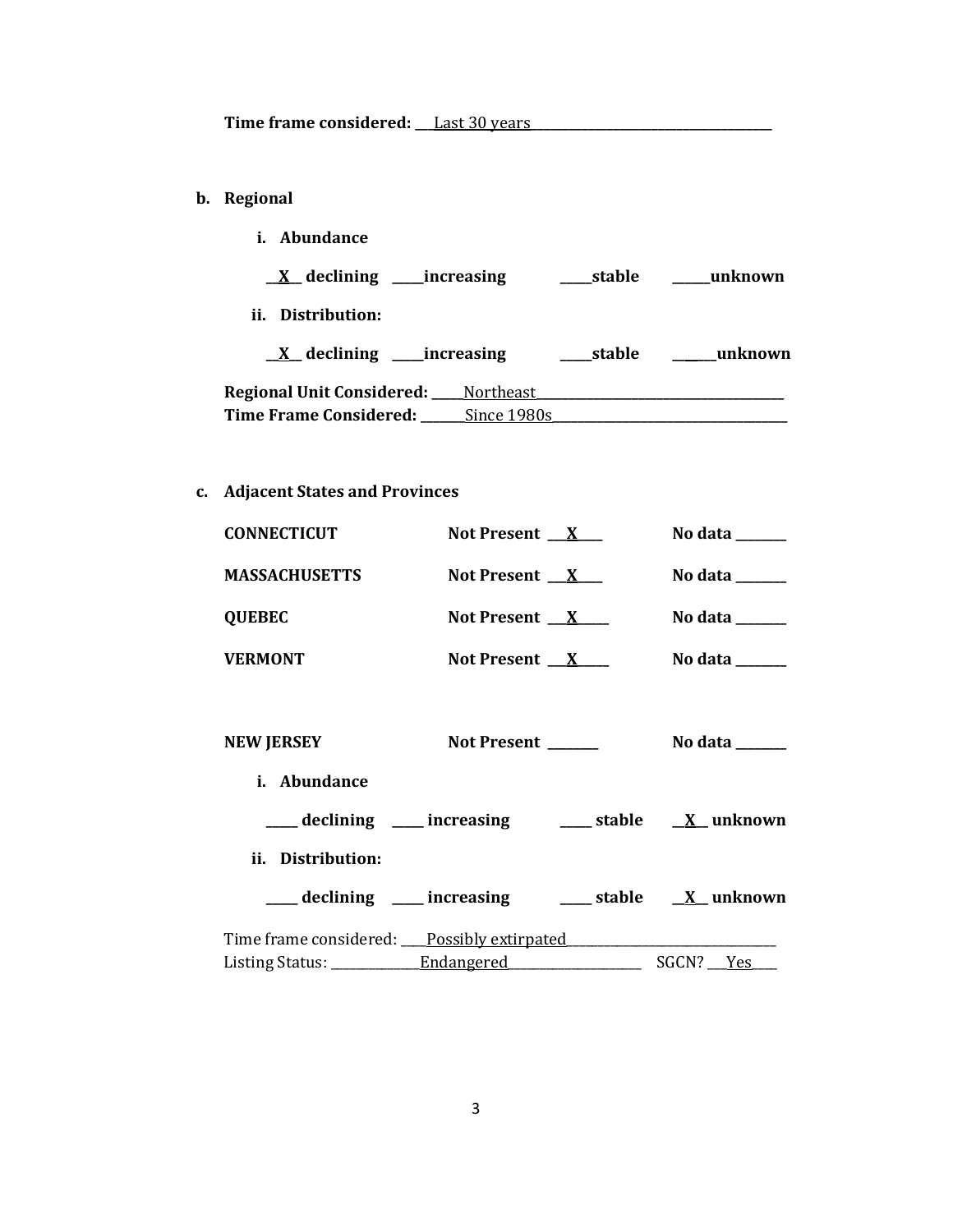| <b>ONTARIO</b>                                                            |                                                                             |                |
|---------------------------------------------------------------------------|-----------------------------------------------------------------------------|----------------|
| i. Abundance                                                              |                                                                             |                |
|                                                                           | <u>X</u> declining ____increasing __________stable ____unknown              |                |
| ii. Distribution:                                                         |                                                                             |                |
|                                                                           | <u>X</u> declining ____increasing ___________stable ____unknown             |                |
| Time frame considered: __Long-term (last 40y)and short-term (since 2003)  |                                                                             |                |
| PENNSYLVANIA Not Present ________ No data _____                           |                                                                             |                |
| i. Abundance                                                              |                                                                             |                |
|                                                                           | $\underline{X}$ declining ____increasing ___________stable ________ unknown |                |
| ii. Distribution:                                                         |                                                                             |                |
|                                                                           |                                                                             |                |
| Time frame considered: ____ Declines cited in McCoy (1982) ______________ |                                                                             |                |
| d. NEW YORK                                                               |                                                                             | No data ______ |
| i. Abundance                                                              |                                                                             |                |
|                                                                           | $\underline{X}$ declining ___ increasing ___ stable ___ unknown             |                |
| ii. Distribution:                                                         |                                                                             |                |
|                                                                           | $\underline{X}$ declining ___ increasing ____ stable ____ unknown           |                |
|                                                                           |                                                                             |                |

# **Monitoring in New York.**

Region 9 DEC Wildlife Staff have completed status surveys of three historic sites and one extant site in Erie and Wyoming counties (NYSDEC unpublished reports).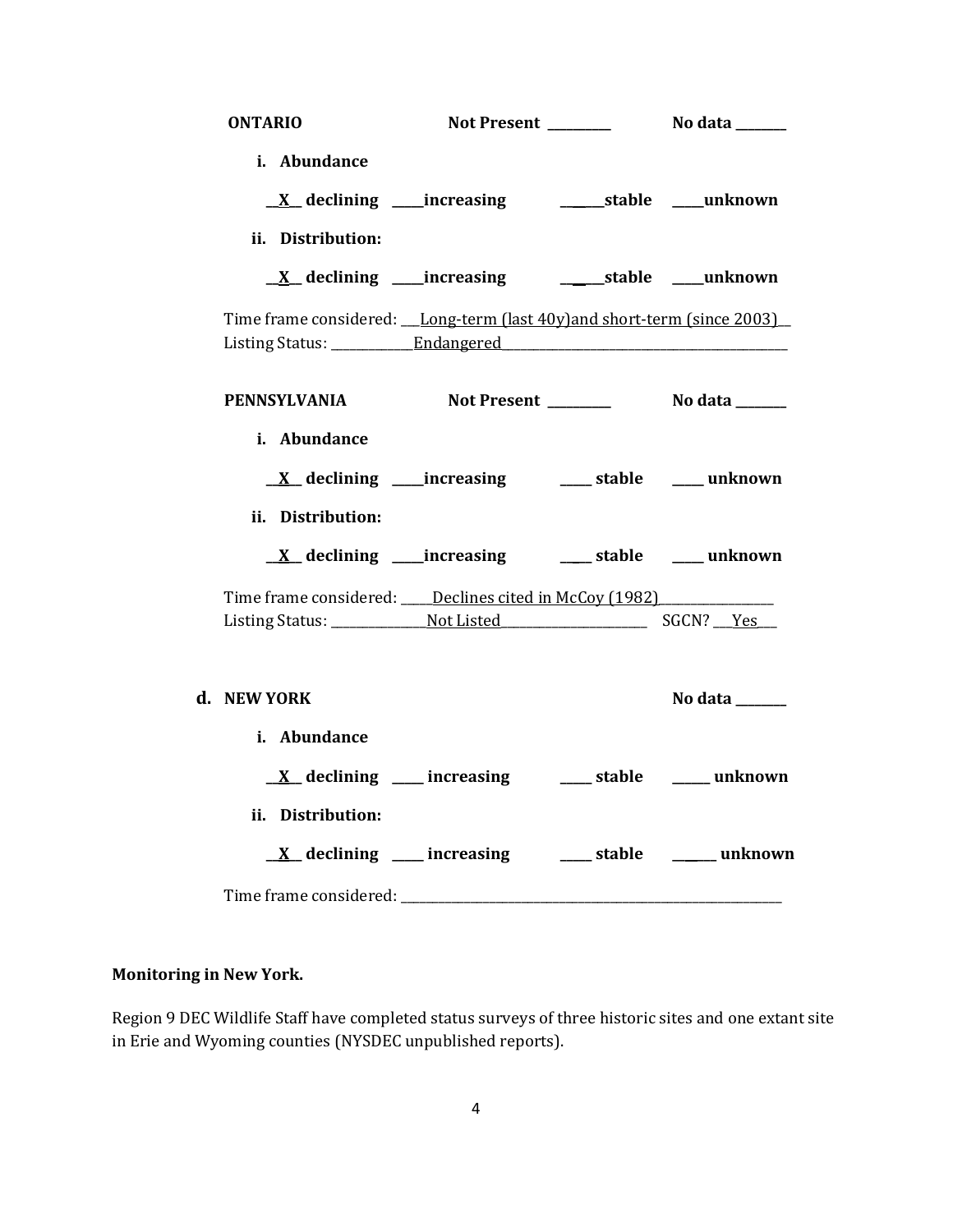## **Trends Discussion:**

The scarcity of queensnakes combined with their cryptic behavior and aquatic habits make it difficult to assess populations (Gillingwater 2011). Significant losses have occurred in Ontario, with only 14 of 29 known locations having been confirmed since 1990 (COSEWIC 2010).



**Figure 1**: Distribution of queensnake in New York (NY Herpetology database).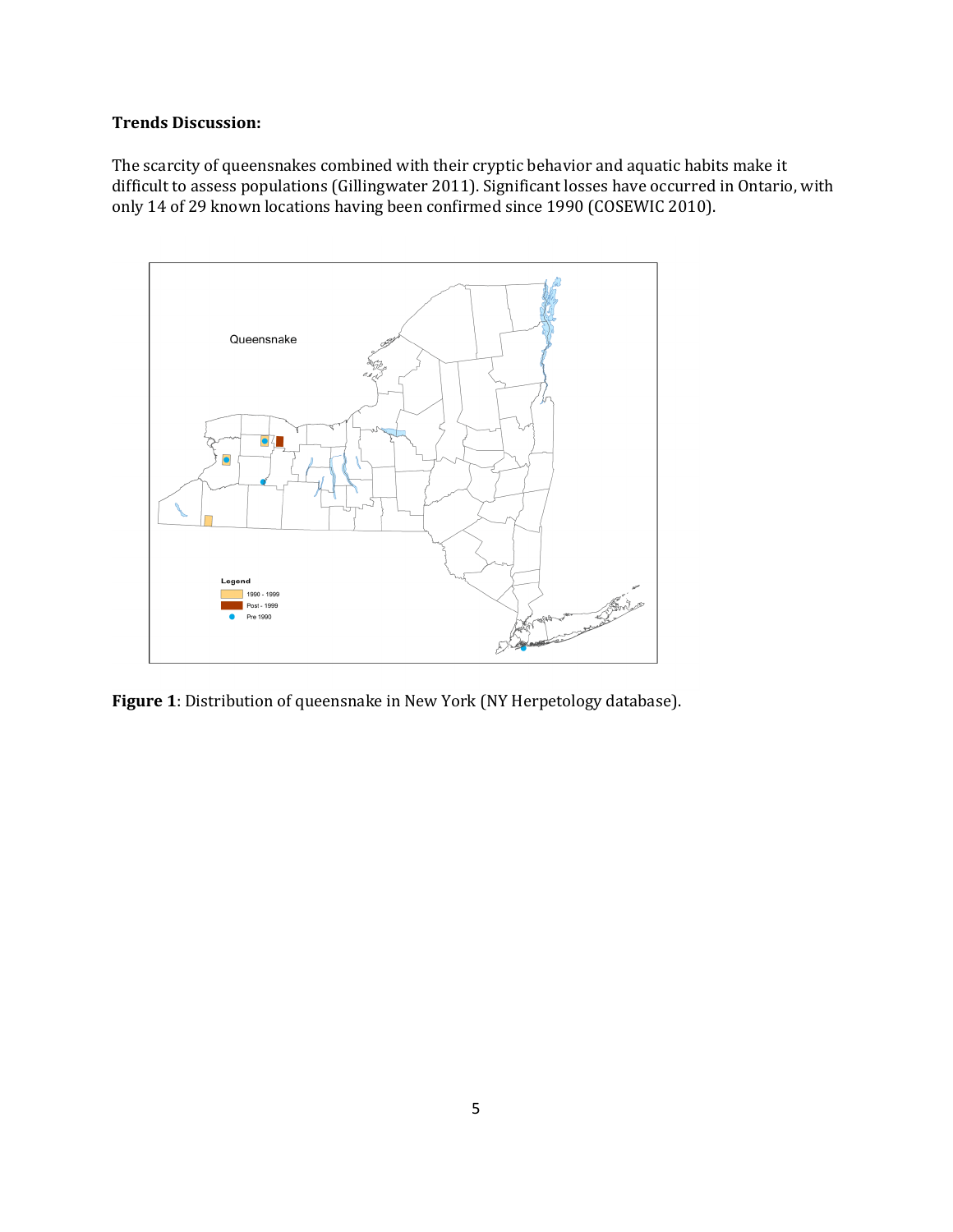

**Figure 2**: Distribution of queensnake in North America (NatureServe 2013).



**Figure 3**: Conservation status of queensnake in North America (NatureServe 2013).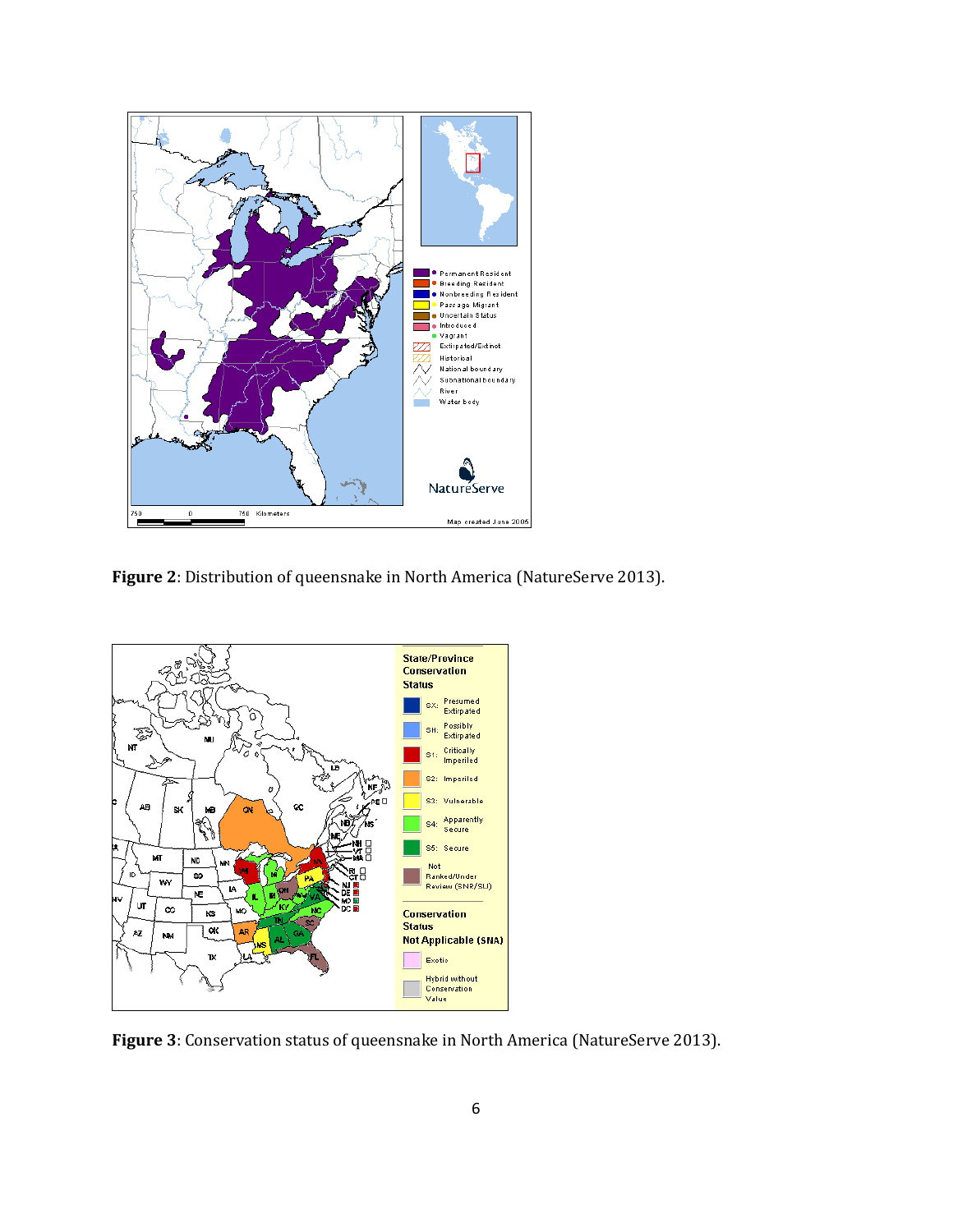#### **III. New York Rarity, if known:**

| <b>Historic</b> | # of Animals | # of Locations | % of State |
|-----------------|--------------|----------------|------------|
| prior to 1970   |              |                |            |
| prior to 1980   |              |                |            |
| prior to 1990   |              |                |            |

#### **Details of historic occurrence:**

The American Museum of Natural History has a record of a queensnake from Queens County in 1875. A record from Wyoming County is from 1967.

| <b>Current</b> | # of Animals | # of Locations | % of State      |
|----------------|--------------|----------------|-----------------|
|                |              |                | 10 <sub>o</sub> |

## **Details of current occurrence:**

The NY Amphibian and Reptile Atlas (1990-99) documented queensnakes in four survey quads in Cattaraugus, Erie, and Genesee (Bergen Swamp) counties. A record from one additional survey quad in Monroe County was added in 2003. Surveys of three known Erie County sites and the one known Wyoming County site during 2006-2008 encountered queensnakes at only one extant Erie County site (NYSDEC unpublished reports).

## **New York's Contribution to Species North American Range:**

| % of NA Range in New York | <b>Classification of New York Range</b> |
|---------------------------|-----------------------------------------|
| $\frac{100}{2}$ (endemic) | Core                                    |
| $-76-99$                  | $X$ Peripheral                          |
| 51-75                     | Disjunct                                |
| 26-50                     | Distance to core population:            |
| $1 - 25$                  |                                         |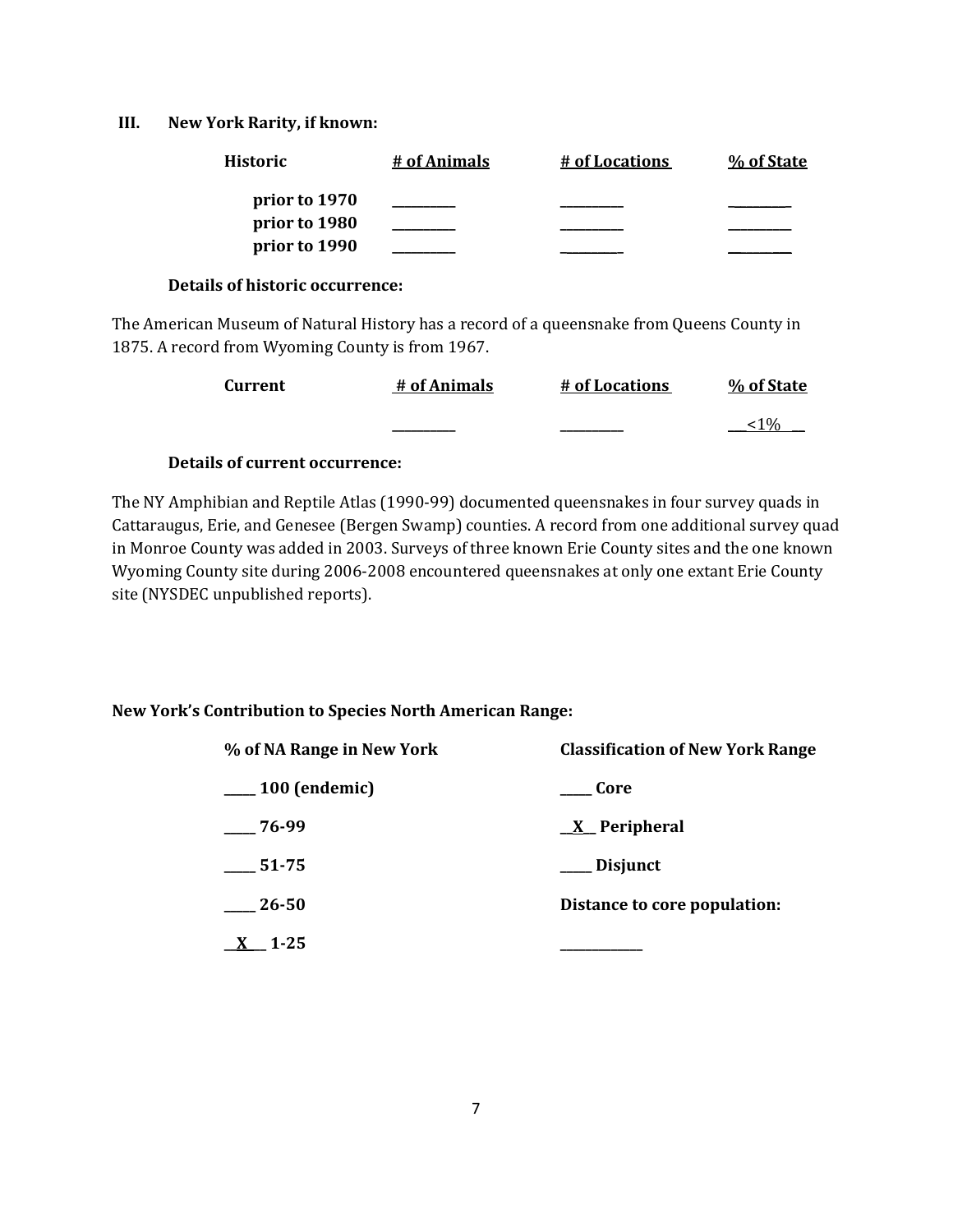## **IV. Primary Habitat or Community Type:**

- 1. Headwater/Creek, Warm
- 2. Small River, Warm
- 3. Freshwater Marsh
- 4. Riparian

#### **Habitat or Community Type Trend in New York:**

| <b>Declining</b>                | X Stable | <b>Increasing</b> |    | Unknown |
|---------------------------------|----------|-------------------|----|---------|
| Time frame of decline/increase: |          |                   |    |         |
| <b>Habitat Specialist?</b>      |          | $X$ Yes           | No |         |
| <b>Indicator Species?</b>       |          | X Yes             | No |         |

## **Habitat Discussion:**

Queensnakes are strongly associated with water and rarely venture far overland. Individuals are found along rivers and streams with a rocky or gravel substrate (frequently limestone), and where crayfish are abundant. Overhanging woody vegetation is typical, and individuals can also be found among or under rocks at the water's edge (Gibbs et al. 2007). Wood (1949) noted three habitat requirements for queensnakes: (1) a permanent still or flowing body of water with temperatures at or above 18 degrees Celcius for most of the active season, (2) an abundance of cover material such as flat rocks along the bank, and (3) a large population of crayfish. Less commonly occupied habitats include ponds, marshes, lakes, and quarries. Calm waters appear to be necessary to facilitate foraging, cover and possible thermoregulation (Gillingwater 2011).

A hibernation site on the Thames River in Ontario was described as a seepage on a south-facing clay slope at the river's high water mark. The access points were through a small mammal burrow and openings beneath exposed tree roots (Gillingwater 2011). Gibbs et al. (2007) report that in New York, hibernation occurs in muskrat lodges, crayfish burrows and in earth and stone dams.

Queensnakes can be considered an indicator of environmental quality because they are particularly susceptible to water quality and the health of crayfish prey. Crayfish too, are vulnerable to contamination and increased silt in water, and declines in crayfish will affect the viability of queensnake populations (COSEWIC 2010).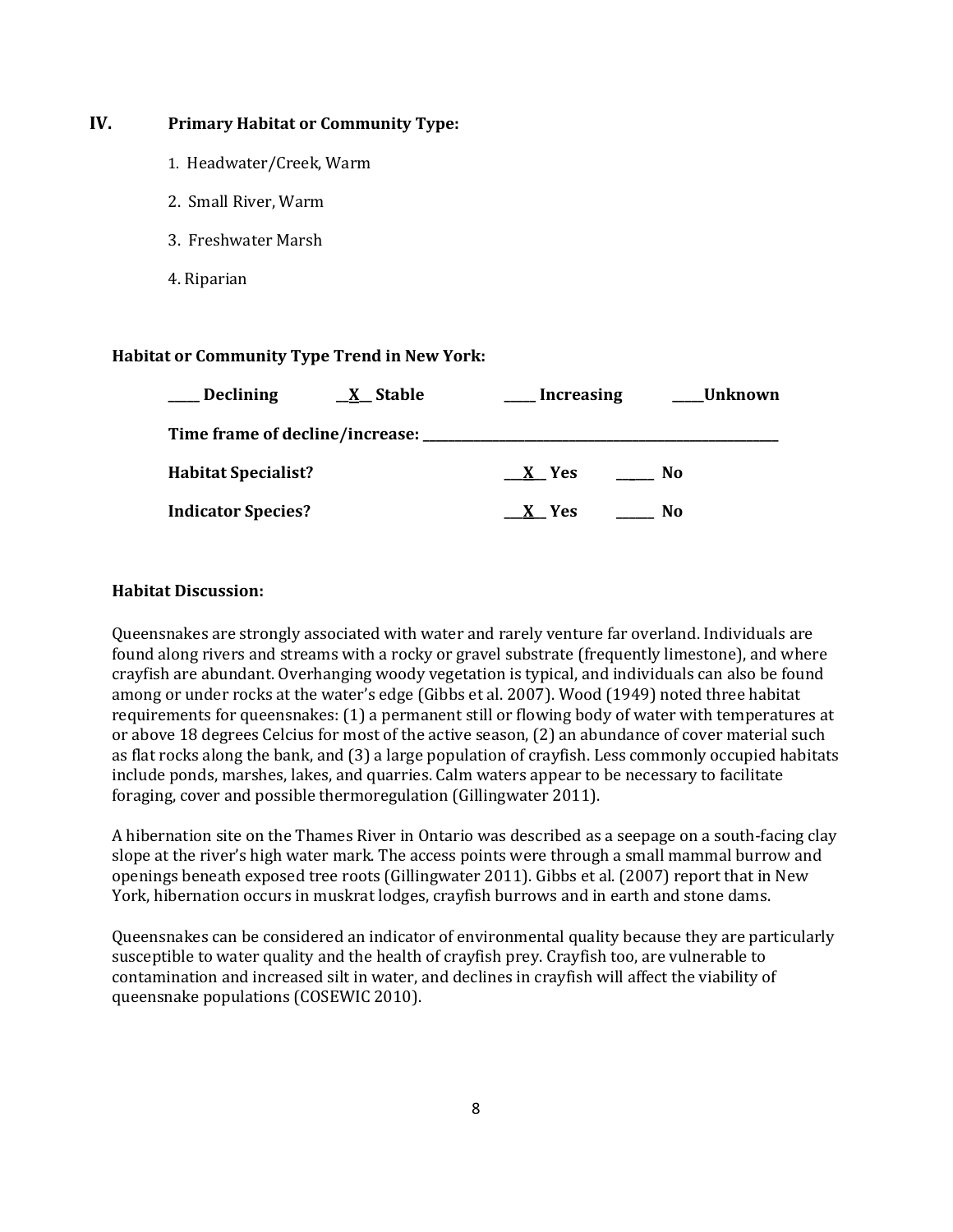- **V. New York Species Demographics and Life History**
	- **\_\_X\_\_\_ Breeder in New York**
		- **\_\_X\_\_ Summer Resident**
		- **\_\_X\_\_ Winter Resident**
		- **\_\_\_\_\_ Anadromous**

**\_\_\_\_\_ Non-breeder in New York**

- **\_\_\_\_\_ Summer Resident**
- **\_\_\_\_\_ Winter Resident**
- **\_\_\_\_\_ Catadromous**
- **\_\_\_\_\_ Migratory only**
- **\_\_\_\_\_Unknown**

#### **Species Demographics and Life History Discussion:**

The biology of queensnakes is not well known in the Northeast. Gillingwater (2011) reports that queensnakes are not well-suited to telemetry studies due to their high intolerance to stress and heat as well as their thin, elastic skin that abrades easily over a sub-dermal pit tag or transmitter.

Queensnakes are active from early April through October, but have been observed on the surface during mid-winter warm spells (Gibbs et al. 2007). Individuals bask on debris or overhanging vegetation at the water's edge and drop directly into the water when disturbed. They are generally inactive at night, remaining concealed under rocks or vegetation at the shoreline (Harding 1997).

Mating takes place during spring and young are born live during late July to early September. Mating in fall has been reported but has not been confirmed (Harding 1997). Broods typically include 10-14 young. Females reach sexual maturity in their third year (Branson and Baker 1974) and males in their second year (COSEWIC 2010). Longevity in the wild is unknown, but a specimen lived in captivity at a zoo for more than 19 years (Harding 1997).

Home ranges are small, and individuals remain near water, likely due to their vulnerability to dehydration (Stokes and Dunson 1982). In a study in Kentucky, Branson and Baker (1974) found that queensnakes did not move more than 30m from their original point of capture, while Ernst (2003) found that queensnakes stay within 6m of water.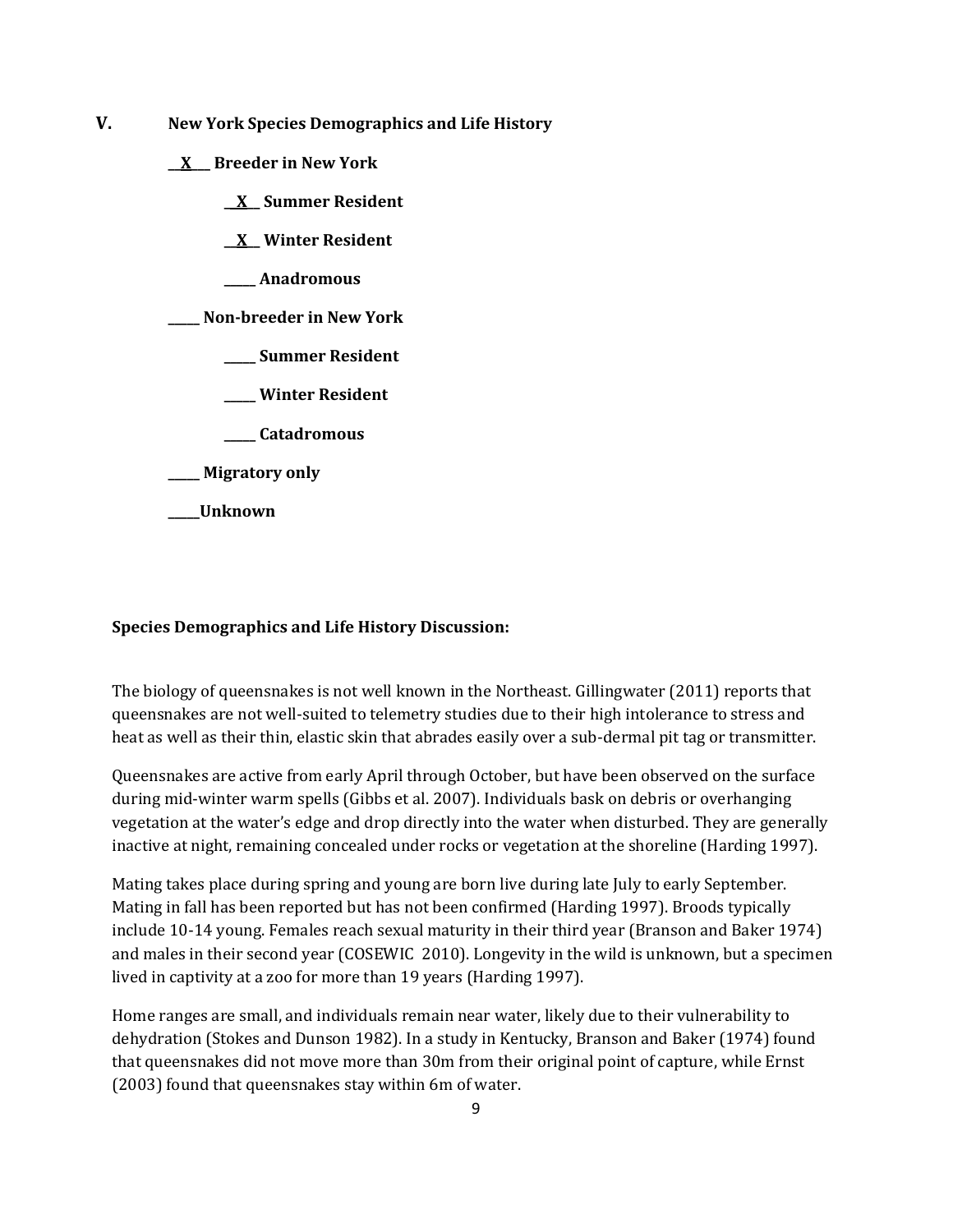Both young and adult queensnakes eat freshly-molted crayfish almost exclusively (Raney and Roecker 1947, Wood 1949). Other prey items include insect nymphs, small fish, tadpoles, and frogs (Gibbs et al. 2007). Predators include otters, mink, raccoons, great blue heron (Gibbs et al. 2007).

#### **VI. Threats:**

Queensnakes are threatened by habitat destruction, degradation, and fragmentation. The primary threats to habitat are the loss of specific habitats (e. g. hibernacula); the alteration of proportion or configuration of habitat features; the fragmentation of habitat by roads or other barriers; and the transformation of habitat caused by invasion of non-native plants (Gillingwater 2011).

In intensively cultivated landscapes, riparian habitat may be eliminated or degraded by livestock or agriculture. Any type of land use that extends to the edge of rivers and streams can be detrimental to queensnakes. Livestock that have access to rivers cause erosion, rutting, sedimentation, and excess nutrients. Runoff from agricultural fields results in siltation, erosion, contamination, and higher water levels. Channelization of rivers and streams, and dams reduce or destroy the quality of queensnake habitat. Plant succession that results in a heavy canopy degrades habitat by causing excessive shading (Gillingwater 2011).

Because of their trophic position, queensnakes could suffer from bioaccumulation of various chemical pollutants. Fontenot et al. (1996) reported a queen snake with significant quantities of PCBs. Queensnakes also have exceptionally permeable skin, which increased their susceptibility to pollutants (Stokes and Dunson 1982, Gillingwater 2011).

Rusty crayfish, *Orconectes rusticus*, is a non-native species that displaces native crayfish and may kill juvenile queensnakes; its large size may make it difficult for queensnakes to consume (COSEWIC 2010). This species has not yet been reported in western New York where queensnakes occur, but it is present in several drainages in the eastern and central parts of the state. The potential impact of rusty crayfish on queensnake populations is not yet understood. Other invasive wildlife that are problematic to queensnakes include common carp (*Cyprinus carpio*), zebra mussel (*Dreissena polymorpha*), and round goby (*Neogobius melanostomus*) (COSEWIC 2010, Gillingwater 2011).

Queensnakes are a target of indiscriminant killing by anglers who believe that the snakes are feeding on game fish (Harding 1997). Ernst and Ernst (2003) described an incident in southeastern Pennsylvania in which approximately 100 basking queensnakes were shot and killed by teenage boys. Recreational activities including hiking, angling, canoeing and ATV use can disturb or kill queensnakes. Although the effects of predation on queensnake populations are unknown, unnaturally high predator populations (e. g., raccoons) may reduce queensnake populations in urban areas or heavily used parks (COSEWIC 2010).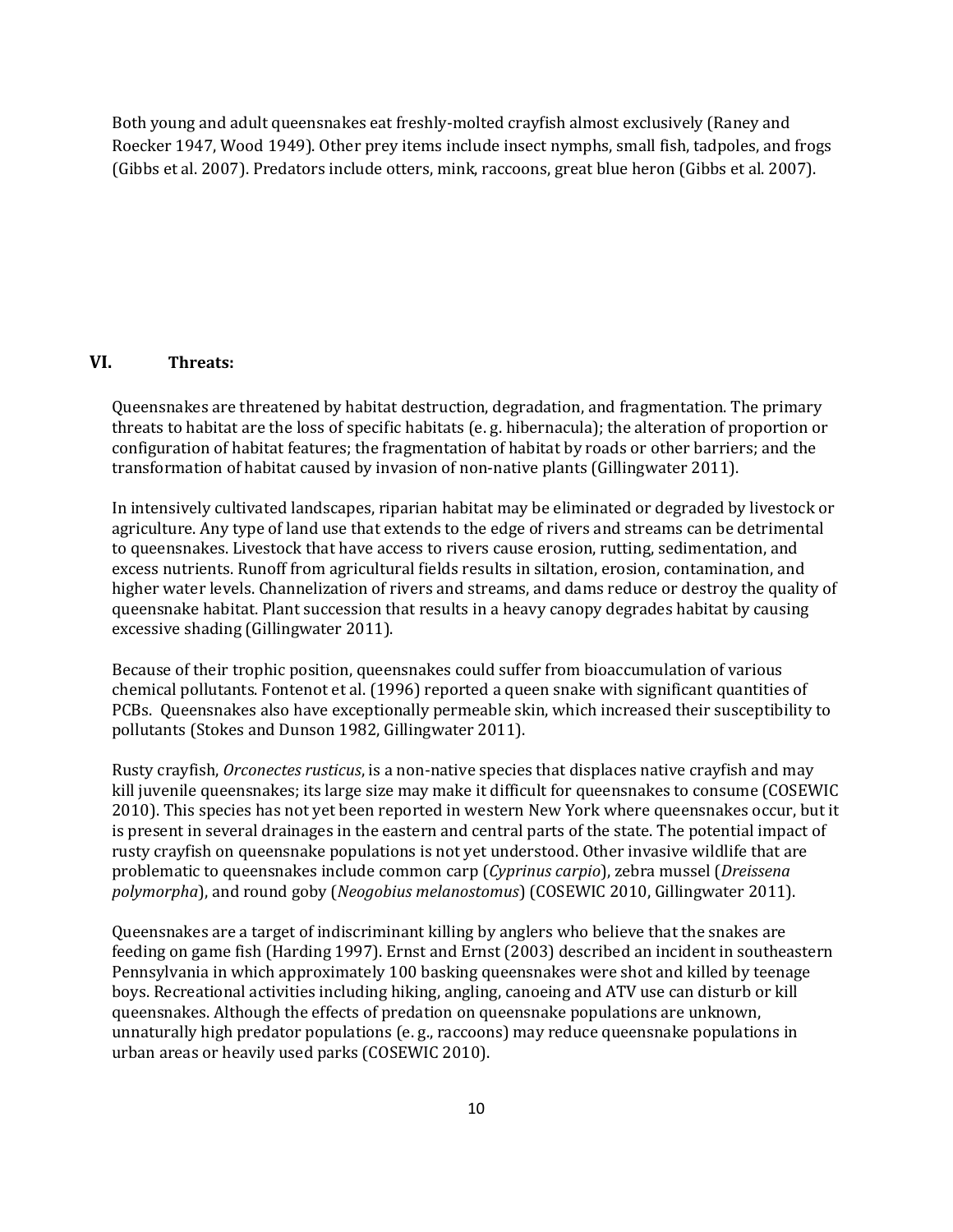Queensnakes were classified as "presumed stable" to predicted climate change in an assessment of vulnerability conducted by the New York Natural Heritage Program (Schlesinger et al. 2011).

# **Are there regulatory mechanisms that protect the species or its habitat in New York?**

**\_\_\_\_\_\_\_ No \_\_\_\_\_ Unknown \_\_X\_\_\_ Yes** 

The queensnake is listed as an endangered species in New York and is protected by Environmental Conservation Law (ECL) section 11-0535 and the New York Code of Rules and Regulations (6 NYCRR Part 182). A permit is required for any proposed project that may result in a take of a species listed as Threatened or Endangered, including, but not limited to, actions that may kill or harm individual animals or result in the adverse modification, degradation or destruction of habitat occupied by the listed species.

In 2006, the State of New York adopted legislation (ECL section 11-0107 sub 2) that gave all native frogs, turtles, snakes, lizards and salamanders legal protection as game species, and no snake species are open to harvest. The legislation also outlaws the sale of any native species of herpetofauna regardless of its origin.

The Freshwater Wetlands Act provides protection for wetlands greater than 12.4 acres in size under Article 24 of the NYS Conservation Law. The Army Corps of Engineers has the authority to regulate smaller wetlands in New York State, and the DEC has the authority to regulate smaller wetlands that are of unusual local importance. The Protection of Waters Program provides protection for rivers, streams, lakes, and ponds under Article 15 of the NYS Conservation Law.

# **Describe knowledge of management/conservation actions that are needed for recovery/conservation, or to eliminate, minimize, or compensate for the identified threats:**

COSEWIC (2010) notes that the possibility of unassisted recolonization is low due to the queensnake's limited ability to disperse. Assisted recolonization is also limited because queensnakes do not do well in captivity and movement of such a specialized species from one locale to another may prove difficult. Queensnake populations benefit from fencing that protects riparian areas (Homyack and Giuliano 2003).

The Comprehensive Wildlife Conservation Strategy (NYSDEC 2005) includes recommendations for the following actions for lake and river reptiles, which includes northern queensnake. Conservation actions following IUCN taxonomy are categorized in the table.

# **Habitat management:**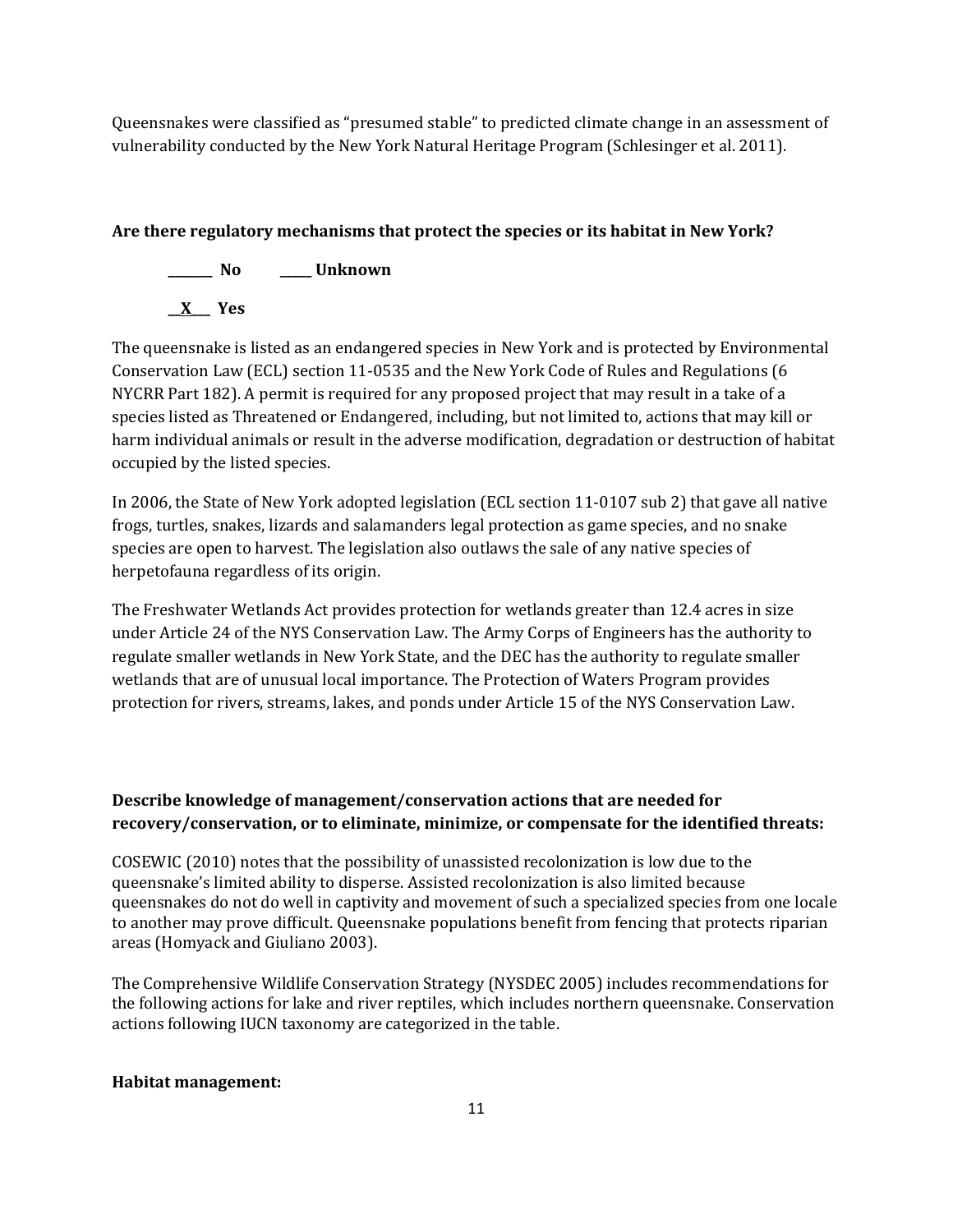- Manage the variety of adverse influences which might reduce lake/river habitat suitability for the subject reptile species, including invasive aquatic plant species, water pollutants, lake level manipulations, aquatic weed control measures, excessive disturbance by watercraft, and fishing practices which incidentally take lake/river reptiles in significant numbers.
- For lake/river turtles in this group, manage uplands adjacent to aquatic habitat in order to provide adequate and secure nesting habitat sites and to provide dispersal routes for migrating animals.

## **Habitat research:**

Develop standardized habitat survey protocols for the subject species, and implement survey protocols at all known and potentially suitable sites, to document the character, quality and extent of occupied habitat.

## **Life history research:**

Document life history parameters specific to New York populations of the species, including age and sex ratios, longevity, age at sexual maturity, survivorship of young, predator-prey relationships, and wetland/upland habitat requirements.

## **Modify regulation:**

\_\_\_\_ Adopt into New York's Environmental Conservation Law provisions which designate queen snake, eastern ribbonsnake, northern map turtle and spiny softshell as a protected small game species.

## **Other action:**

Enhance law enforcement and public education to limit collection/translocation of wood turtles.

## **Population enhancement:**

Employ restoration techniques for the spiny softshell and the queen snake at selected sites as needed, including captive breeding, head starting, nest protection, and repatriation/relocation strategies.

## **Population monitoring:**

\_\_\_\_ Conduct periodic re-survey of known sites of species occurrence, in order to detect population trends.

## **Statewide baseline survey:**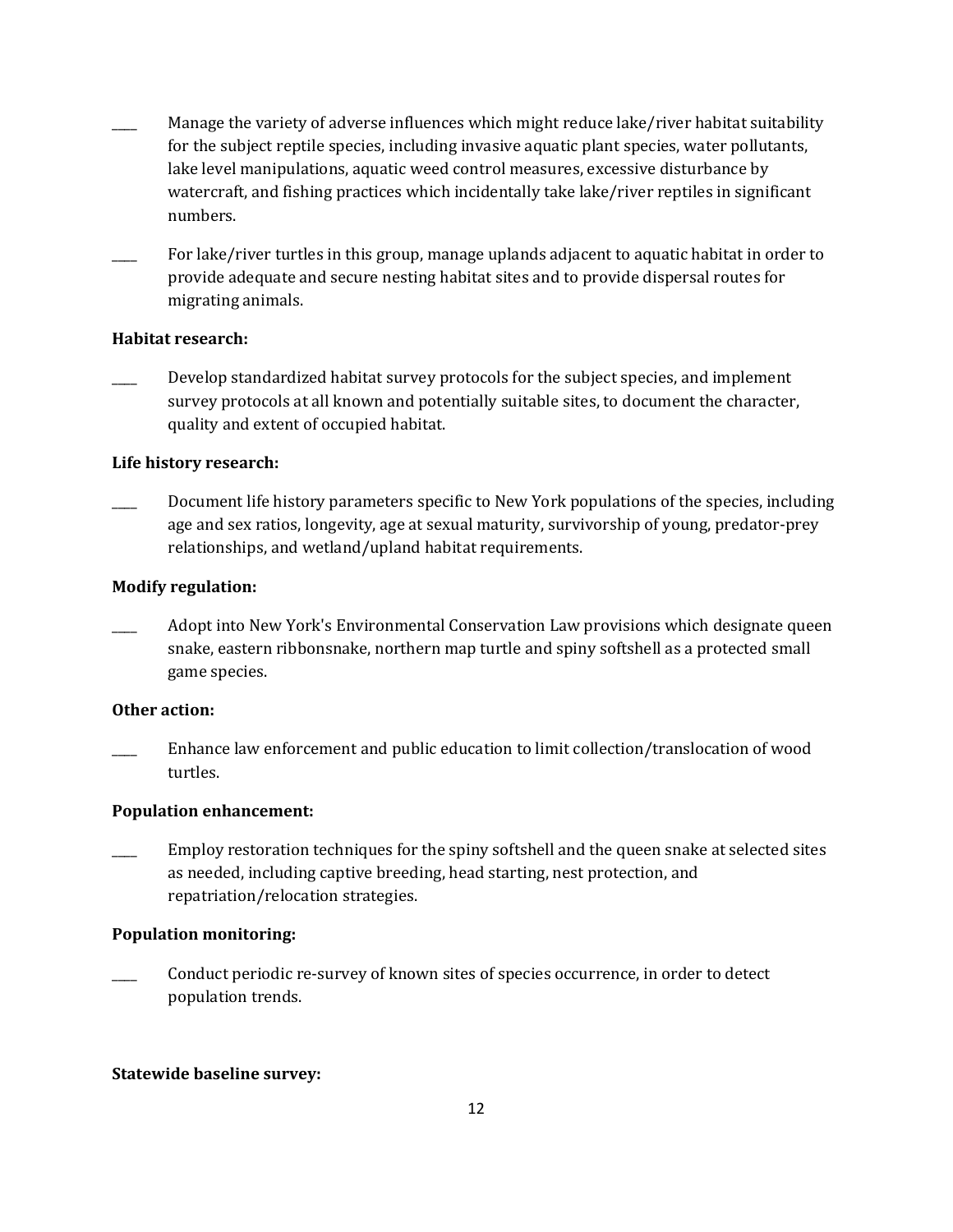Develop population survey protocols and implement protocols at known and potentially suitable sites to determine the extent of occupied habitat in New York

| <b>Conservation Actions</b>      |                                                |  |
|----------------------------------|------------------------------------------------|--|
| <b>Action Category</b>           | Action                                         |  |
| Land/Water Management            | Site/Area Management                           |  |
| Land/Water Management            | <b>Habitat and Natural Process Restoration</b> |  |
| Land/Water Management            | Invasive/Problematic Species Control           |  |
| Species Management               | Species Recovery                               |  |
| <b>Education &amp; Awareness</b> | Awareness & Communications                     |  |
| Law/Policy                       | Legislation                                    |  |
| Law/Policy                       | Compliance & Enforcement                       |  |

## **VII. References**

Branson, B. A. and E. C. Baker. 1974. An Ecological Study of the Queen Snake *Regina septemvittata*  (Say) in Kentucky. Tulane Studies in Zoology and Botany 18(4):153-171.

Collins, J. T. and T. W. Taggart. 2009. Standard common and current scientific names for North American amphibians, turtles, reptiles, and crocodilians. Sixth edition. Publication of The Center for North American Herpetology, Lawrence. iv + 44 pp.

COSEWIC. 2010. COSEWIC assessment and status report on the queensnake *Regina septemvittata* in Canada. Committee on the Status of Endangered Wildlife in Canada. Ottawa. Vii + 34 pp. (www.sararegistry.gc.ca/status/status\_e.cfm)

Ernst, C.H. 2003. Natural history of the queensnake, *Regina septemvittata*, in southeastern Pennsylvania, U.S.A. Herpetological Bulletin 85:2-11.

Ernst, C.H. and E.M. Ernst. 2003. Snakes of the United States and Canada. Smithsonian, Washington, D. C.

Fontenot, L.W., G.P. Noblet, and S.G. Platt. 1996. A survey of herpetofauna inhabiting polychlorinated biphenyl contaminated and reference watersheds in Pickens County, South Carolina. Journal of the Elisha Mitchell Scientific Society 112:20-30.